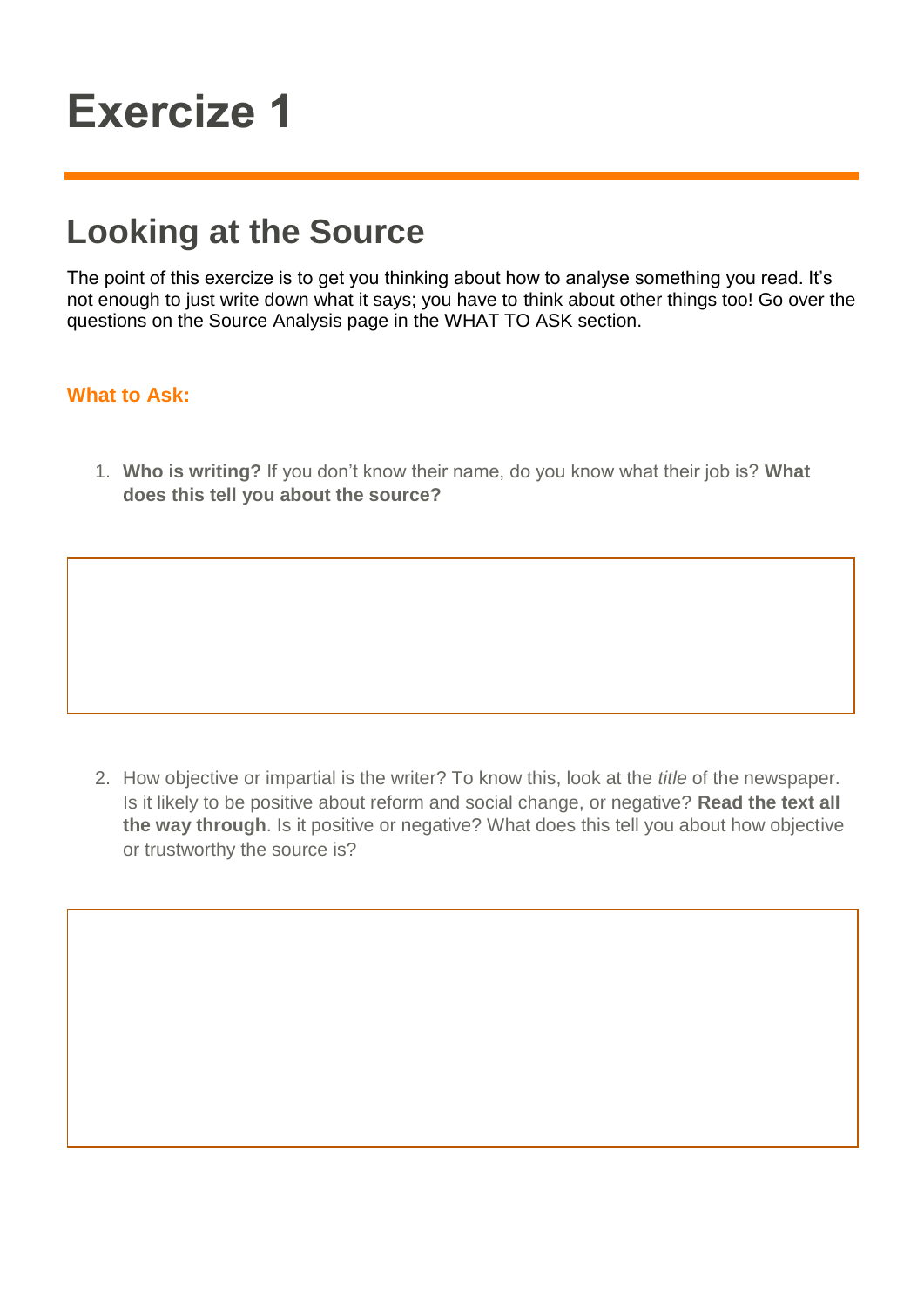3. When was it written? Is it reporting contemporary events, or did they happen a long time before the source was written? How might that effect the source?

4. What sort of source is it? Professional? Legal? Religious? Political? Informational? Is it just one thing, or does it have several uses?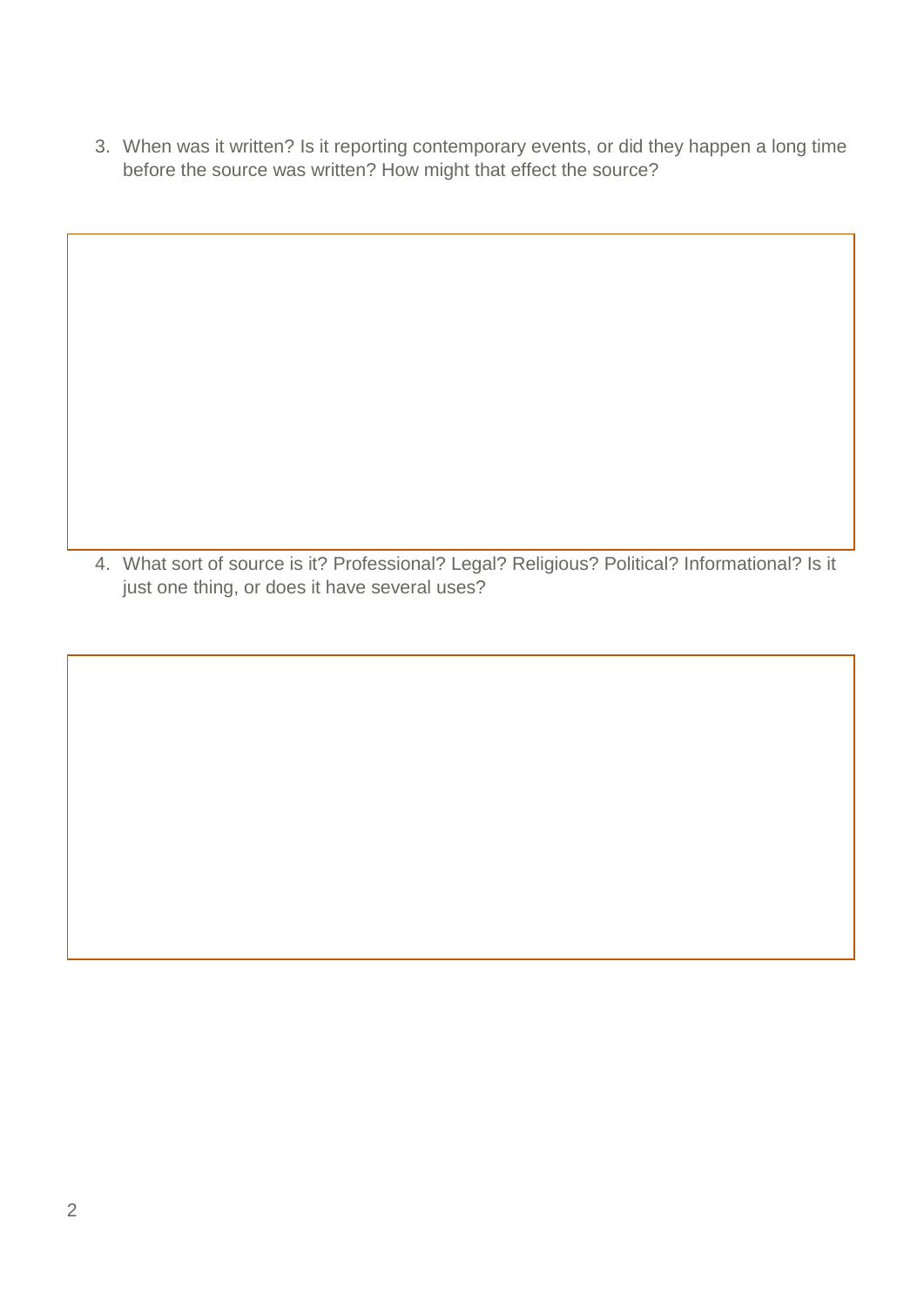5. Where does it come from? Why is it reporting these events – what's the connection?

6. Why was the source written?